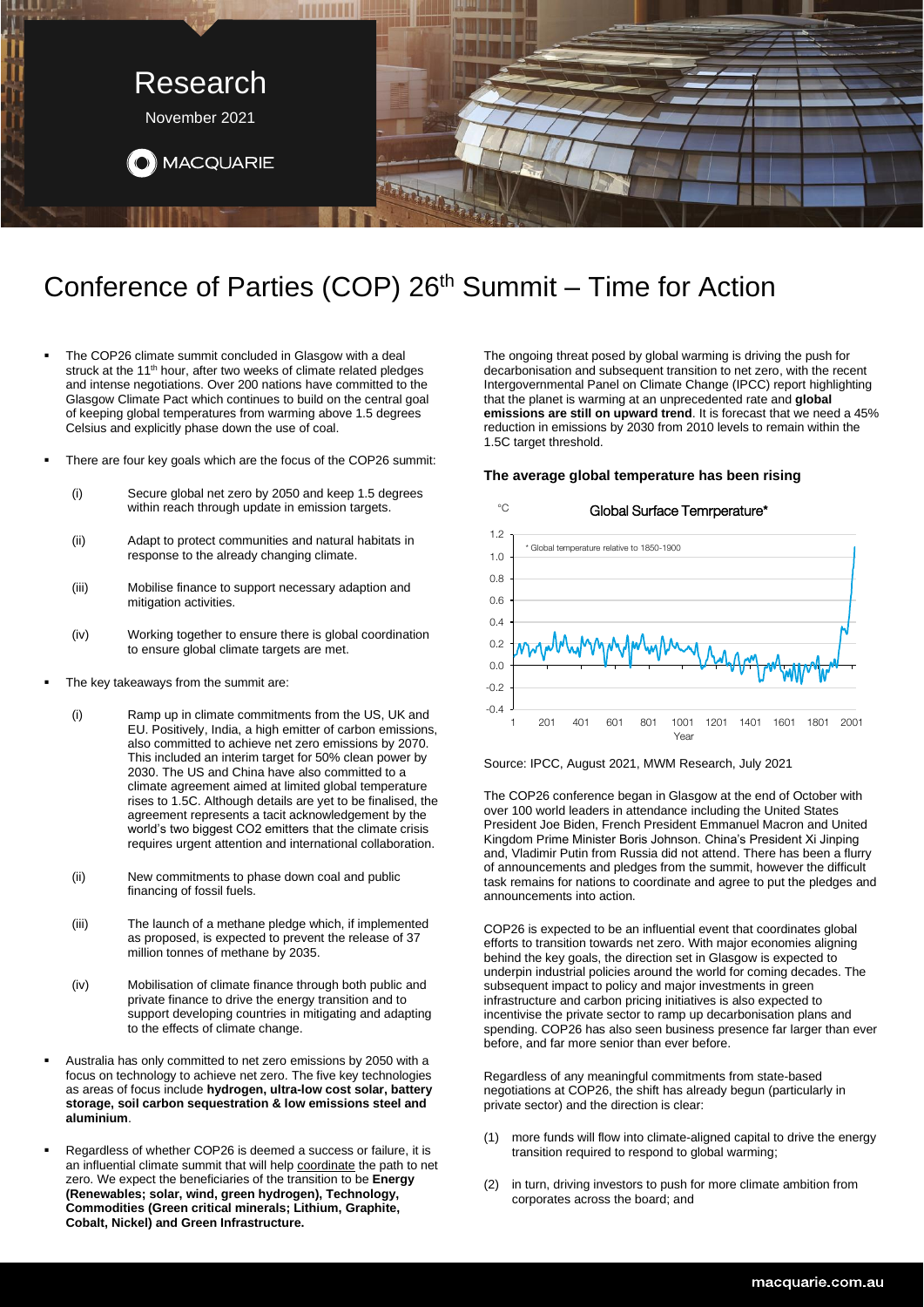(3) driving demand up / costs down for electric vehicles (EVs) and clean power, with the International Energy Agency (IEA) projecting 86% of passenger cars to be EVs by 2050 compared to 1% today with similar percentages for other vehicles.

# Key thematics arising from COP26

# **1. Ramp up in climate commitments and mitigation**

Prior to COP26, several nations including US, UK and the EU had put forward ambitious 2030 emissions reduction targets in alignment with reaching net zero by 2050. The US has pledged halve net carbon emissions by 2030 (from a 2005 emissions baseline), while the EU plans to reduce its emissions by 55% by 2030 (relative to 1990 emissions levels). The UK has one of the most ambitious targets, aiming to cut emissions by 68% by 2030 (relative to 1990 emissions levels).

However, these three developed nations make up just 25% of global carbon emissions. China, the largest carbon dioxide emitter responsible for over 25% of the world's overall greenhouse emissions, did not attend the summit but has committed to an emissions peak before 2030 and for carbon neutrality to be achieved by 2060. China has also pledged the country will cease building coal-fired power overseas. India, also a high emitter of carbon emissions, committed to achieve net zero emissions by 2070. This includes an interim target for 50% clean power by 2030. While Australia did not announce an updated emissions target for 2030, it has committed to net zero emissions by 2050. Despite no new target for 2030, emissions are projected to be 30-35% below 2005 levels driven by higher renewables uptake.

#### **Annual CO2 emissions of the largest emitting countries**



Source: Global Carbon Project, MWM Research, November 2021

# **2. Large commitment to phase out coal and public financing of fossil fuels**

Against the backdrop of the recent global energy crisis, the phasing out of coal in major economies has also been a focal point of discussions at this year's summit. **More than 40 countries have committed to shift away from coal** but notably some of the world's biggest coaldependent countries, including China and the US, did not sign up.

Separately, 20 countries, including the US, pledged to **end public financing for "unabated" fossil fuel projects abroad by the end of 2022**. The commitments made at COP26 is expected to accelerate the phasing out of coal in major economies, as renewables become increasingly attractive for their lower emissions profile, but the efforts to move to a low-carbon world has exacerbated energy market dynamics.

The recent energy supply/demand challenges highlight that the transition to a low carbon economy will be bumpy. With energy demand increasing, likewise is the structural investment in clean energy that is required for electricity stability, and financing will need to accelerate

significantly. For now, in the near term, fossil fuels are expected to continue to play a prominent role in satisfying energy requirements.

#### **3. Methane reduction driving short-term action**

While carbon emissions from energy and transportation have generally taken centre stage at climate summits, this year the global methane pledge was in the spotlight, launched by the US and EU. The pledge commits countries to **slash methane emissions by 30% by 2030**, against 2020 levels.

**Methane is approximately 84 times more potent than CO2** on a 20 year timeframe and therefore a rapid reduction is required to slow global warming. So far, 100 nations (two-thirds of the global economy) have committed to the pledge. The pledge, if implemented as proposed, is expected to prevent the release of 37 million tonnes of methane by 2035. However, some of the largest emitters including China, Russia, India, and Australia have not committed to the methane pledge.

## **4. But, even given commitments, will 1.5C remain unattainable?**

Despite commitment progress, it is expected that should current COP26 pledges be met in full and on time, global temperatures will rise to 2.4 degree Celsius by the end of the century, far exceeding the 1.5 degree Celsius Paris agreement goal (Climate Action Tracker, November 2021).

Although this may feel like not much has been achieved in the summit, it still represents meaningful progress given prior collective commitments by nations would have resulted in a rise in temperature of 2.7 degree Celsius. There is much yet to be done by governments, but the direction set in Glasgow will undoubtedly underpin future industrial policies driven by national policies and targets committed to at COP26.

## **Current climate pledges to result in the rise in global temperatures by 2.4 degrees Celsius by 2100**



Source: Climate Action Tracker, MWM Research, November 2021

#### **5. Global carbon market important for climate transition**

The main way which governments can change corporate emissions is by putting a price on carbon. Currently there are two popular approaches: emissions trading systems (ETS) and carbon taxes.

Currently only 45 countries and 35 regions have placed a price on carbon, and these initiatives only represent 22% of global emissions (World Bank, November 2021). Finalising carbon market rules will be crucial to hitting climate goals however it is a complicated discussion with the key issue facing the implementation of a global carbon trading scheme being how to avoid double counting (once at a private level and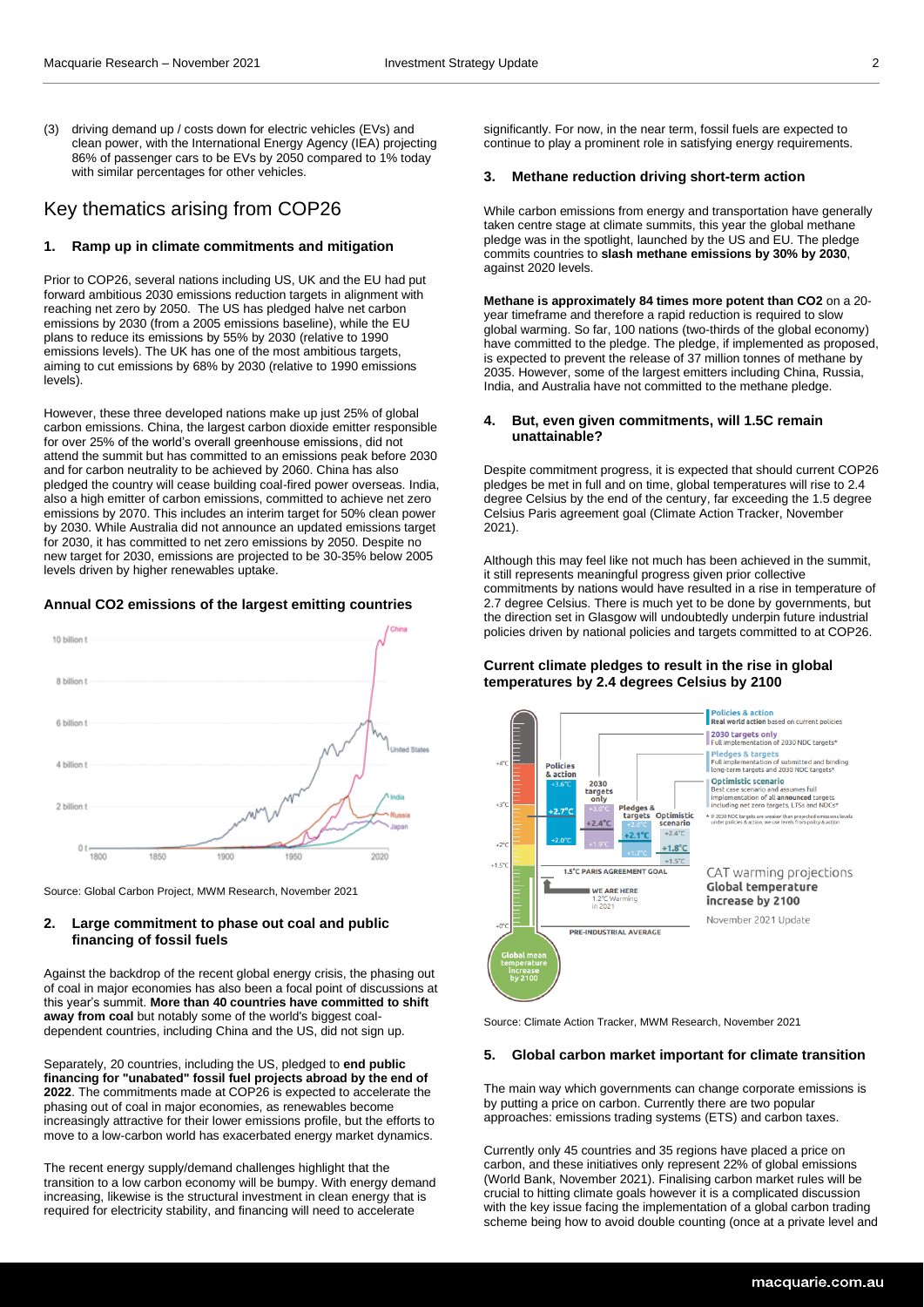again at the national target level) traded emission reductions.

Throughout the conference there has not been tangible progress on finalising the global carbon market, and it is expected that if carbon market rules are not finalised, nations will go alone and apply alternative trade measures such as the EU carbon border adjustment mechanism.

# **Only 22% of the world's carbon emissions are covered by carbon pricing**



Source: World Bank, Macquarie Research, November 2021

## **6. Mobilising climate finance for developing countries**

In 2009, developed economies pledged to provide US\$100bn a year by 2020 for climate funding to support developing countries in climate mitigation and adaption. However, to date, this target is likely not to be met until 2023, which has significant implications for meeting the commitments of the Paris Agreement.

For many developing economies, climate finance plays a critical role in tackling climate change and adapting to its impacts. And importantly, many of the developing nations' climate commitments are conditional on receiving funding from developed countries to help pay for emissions reduction measures.

Promisingly at COP26, a new wave of money is starting to head towards climate related projects from organizations in the financial sector having pledged to move US\$130 trillion of funds under their management into investments where the recipient is committed to netzero emissions by 2050. Climate finance is expected to accelerate, particularly into climate focused funds which will be imperative to drive the energy transition.

# Investment outcomes from COP26

Climate change and the transition to net zero is one of the most pressing challenges of our generation and there will be a significant acceleration towards a low carbon economy in coming years. Topics such as renewable energy, sustainable food solutions, technology and green infrastructure have all been center stage at the summit, and present opportunities as they form a key part of the global investment push towards green technology.

Below we highlight the sectors we expect to benefit from the transition and focus on net zero include:

1. **Energy -** Leading beneficiaries will be those looking to transform themselves through both goal setting and action. For example, some of the more aggressive corporate agendas include depleting, divesting and avoiding hydrocarbon investments, while also investing heavily in the energy transition across renewables.

With ESG-integrated investment processes likely to become the

mainstream rather than the outcast within institutional capital over time, capital allocation to traditional energy (such as oil and gas) versus energy transition investments will also be a significant source of influence for the direction and future of energy companies.

#### **Renewable energy installations continue grow**



Source: IRENA, Macquarie Research, November 2021

- 2. **Technology** In Australia, the focus to achieve net zero is centred on five key technologies including **hydrogen, ultra-low cost solar, battery storage, soil carbon sequestration & low emissions steel and aluminium** to be a key driver of progress. Companies involved in these technologies are expected to benefit from further government policy and funding support. To date the Government has indicated spend of \$20bn in low emissions technology has already been flagged through to 2030 with hopes to catalyse \$60- \$100bn in private sector investment. Within corporate Australia we have already seen corporates ramping up decarbonisation plans and spend.
- 3. **Commodities** The transition to a low carbon economy will also provide a boost to a number of commodities as clean energy deployment is scaled up. This will mean a significant increase in demand for 'green' connected minerals (Lithium, Graphite, Cobalt, Nickel) given clean energy is more mineral-intensive. Putting emissions on a trajectory consistent with 'Net Zero' will mean an almost seven-fold increase in demand for these green connected minerals.

#### **Big increase in demand for 'green' connected minerals**



Source: IEA, MWM Research, July 2021

4. **Green infrastructure** – We expect the facilitation of the green energy transition to provide a wide variety of investment opportunities in the green infrastructure space. Focus within this sector has also been accelerated by the pandemic with recent increase in investor interest in green infrastructure seeing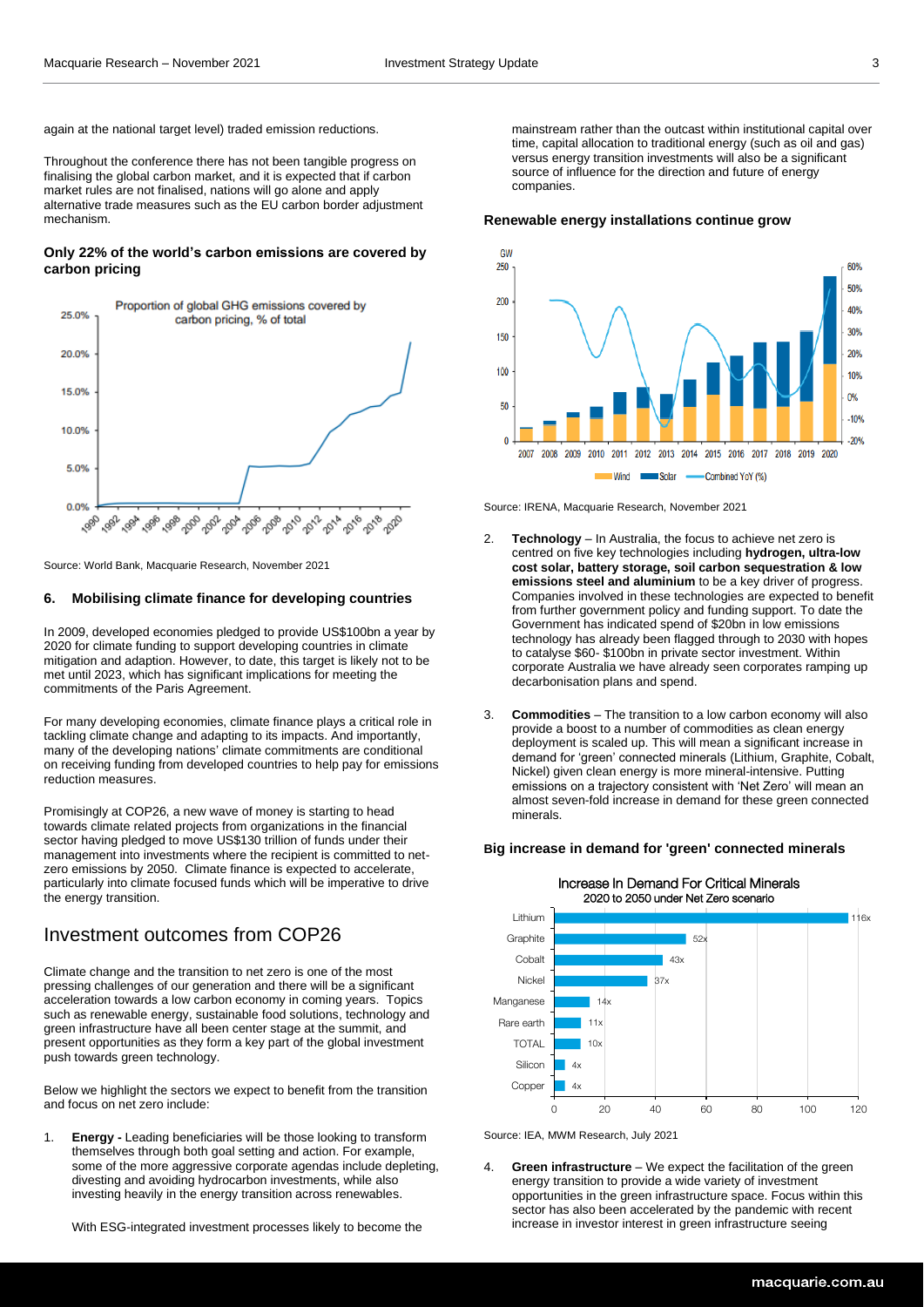renewable energy asset prices rise globally, particularly in more mature OECD markets. Consideration of carbon pricing schemes will be another potential accelerant.

We expect sectors (e.g., utilities) to continue to spend on green infrastructure as they shift further away from traditional fossil fuels. However, supply of investments has thus far not grown as quickly as demand given the length of new development cycles, which could weigh on returns in the shorter term.

On the other hand, sectors and businesses we expect to face headwinds from the transition to net zero include those that do not commit or plan to shift towards a greener economy. Traditional energy, commodity and resource sectors will likely face dual headwinds from decreasing demand as consumer and investor preferences shift and increasing production and extraction costs. The fossil fuel sector will likely face declining demand and a rising cost of capital with the IEA forecasting that between 2020 and 2050, demand for coal will fall by 90%, oil by 75%, and natural gas by 55%.

**Macquarie WM Investment Strategy Team**

**Preferred stocks, funds and ETFs**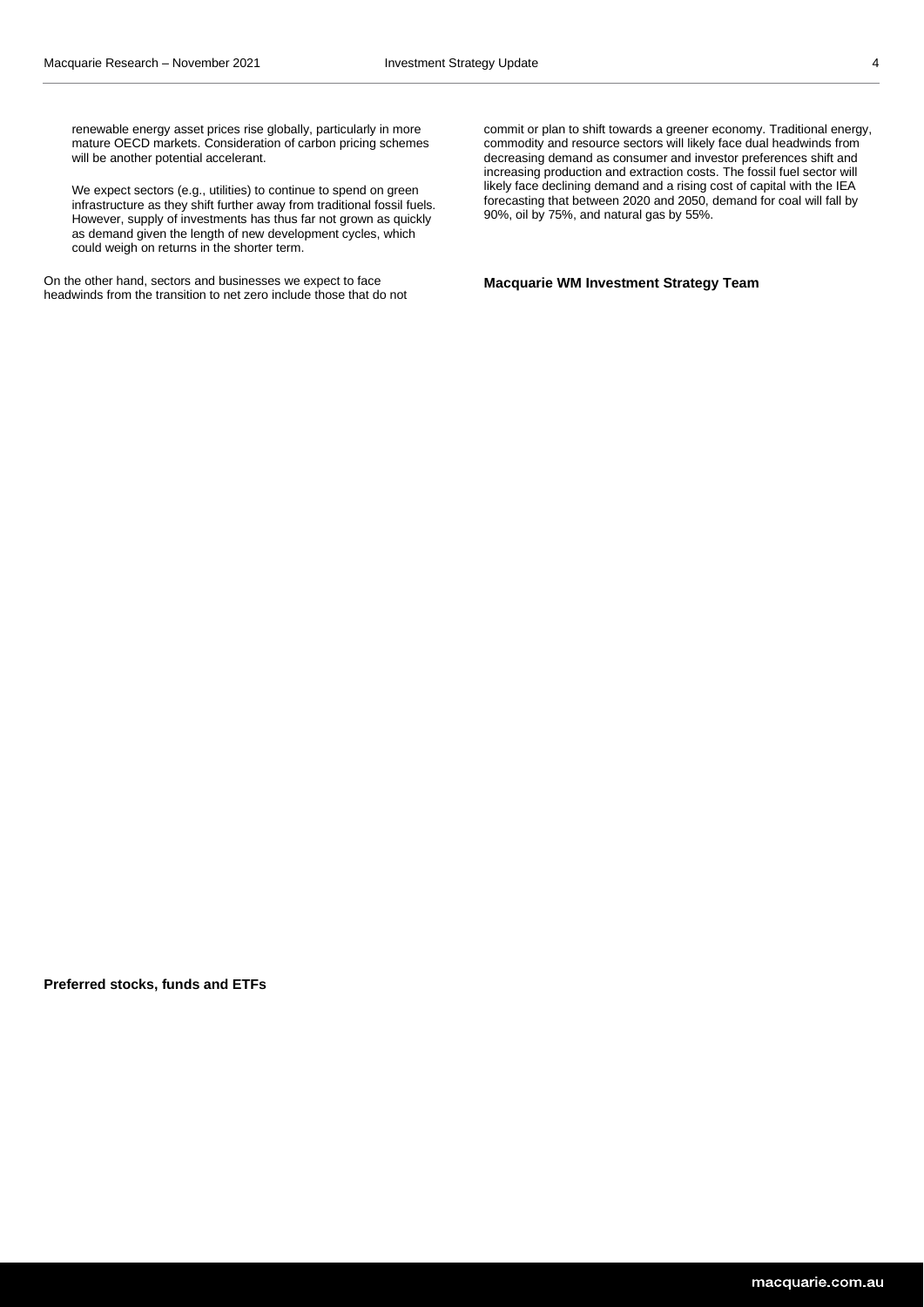| Investment type | Investment choice                                           | Rationale                                                                                                                                                                                                                                                                                                                                                                                                                                                             |
|-----------------|-------------------------------------------------------------|-----------------------------------------------------------------------------------------------------------------------------------------------------------------------------------------------------------------------------------------------------------------------------------------------------------------------------------------------------------------------------------------------------------------------------------------------------------------------|
| Direct equities | Independence Group (IGO)                                    | • Preferred lithium miner.                                                                                                                                                                                                                                                                                                                                                                                                                                            |
|                 | Pilbara Minerals (PLS)                                      | • Preferred lithium miner.                                                                                                                                                                                                                                                                                                                                                                                                                                            |
|                 | Syrah Resources                                             | • Preferred graphite miner.                                                                                                                                                                                                                                                                                                                                                                                                                                           |
|                 | Sunrise Energy Minerals (SRL)                               | • Preferred cobalt miner.                                                                                                                                                                                                                                                                                                                                                                                                                                             |
|                 | Western Areas (WSA)                                         | · Preferred nickel miner.                                                                                                                                                                                                                                                                                                                                                                                                                                             |
|                 | Lynas Rare Earths Limited (LYC)                             | • Preferred rare earths miner.                                                                                                                                                                                                                                                                                                                                                                                                                                        |
|                 | OZ Minerals (OZL)                                           | • Preferred copper miner.                                                                                                                                                                                                                                                                                                                                                                                                                                             |
|                 | AGL Energy (AGL)                                            | • Restructuring into two separate energy businesses – Accel Energy and AGL Australia – with Accel to be<br>Australia's largest operator of wind energy                                                                                                                                                                                                                                                                                                                |
|                 | Contact Energy (CEN)                                        | • ASX-listed NZ energy generator and retailer.<br>• New Zealand's leading generator of renewable geothermal electricity.                                                                                                                                                                                                                                                                                                                                              |
|                 | Infratil Energy (IFT)                                       | • ASX-listed NZ energy company.<br>• Owner and operator of businesses in the energy (mainly renewable), airport and public transport sectors.                                                                                                                                                                                                                                                                                                                         |
|                 | Mercury NZ Limited (MCY)                                    | • ASX-listed NZ energy company.<br>• Generates about 17% of New Zealand's electricity, more than 90% of which is produced from renewable<br>sources.                                                                                                                                                                                                                                                                                                                  |
|                 | Meridien Energy (MEL)                                       | • ASX-listed NZ energy company.<br>• New Zealand's largest electricity company and generates electricity from 100% renewable sources (wind<br>and water).                                                                                                                                                                                                                                                                                                             |
| Managed funds   | Impax Sustainable Leaders Fund<br>(APIR: ETL8171AU)         | • Invests in companies with at least 20% of revenue, profits or capital employed in environmental markets.<br>. Impax is of sufficient scale, particularly as a sector specialist, to generate deep-dive sector research,<br>perform internal ESG research and engage with companies on ESG matters.                                                                                                                                                                  |
| ETFs (domestic) | BetaShares Global Sustainability<br>Leaders ETF (ASX: ETHI) | • Invests in a a way that is consistent with sustainability.<br>• Tracks the performance of the Nasdag Future Global Sustainability Leaders index, which avoids exposure<br>to the fossil fuel industry and climate change risk.                                                                                                                                                                                                                                      |
|                 | VanEck Global Clean Energy ETF<br>(ASX: CLNE)               | • Invests in clean energy.<br>• Tracks the S&P Global Clean Energy Index, which measures the performance of 30 of the largest and most<br>liquid companies related to global clean energy production, technology and equipment, from both developed<br>and emerging markets.                                                                                                                                                                                          |
|                 | Betashares Climate Change<br>Innovation ETF (ASX: ERTH)     | • Invests in companies that tackle climate change, from clean energy providers to companies tackling green<br>transport, waste management, sustainable product development, & improved energy efficiency and storage.<br>• Tracks the 'Solactive Climate Change and Environmental Opportunities' index.                                                                                                                                                               |
| ETFs (offshore) | First Trust Global Wind Energy ETF<br>(NYSE: FAN)           | • Invests in companies involved in the wind energy industry.<br>• Tracks the ISE Clean Edge Global Wind Energy Index, which comprises companies involved in some<br>aspect of the wind energy industry such as the development or management of a wind farm; the production<br>or distribution of electricity generated by wind power; or involvement in the design, manufacture or distribution<br>of machinery or materials designed specifically for the industry. |
|                 | Invesco Solar ETF (NYSE: TAN)                               | • Invests in solar energy companies.<br>• Tracks the MAC Global Solar Energy Index, comprised of companies in the solar energy industry including<br>all solar technologies (crystalline and thin-film photovoltaic solar and solar thermal), the entire value chain (raw<br>materials, manufacturing, installers, solar plant operations, financing, etc) & related solar equipment such as<br>power inverters, encapsulates, etc.                                   |